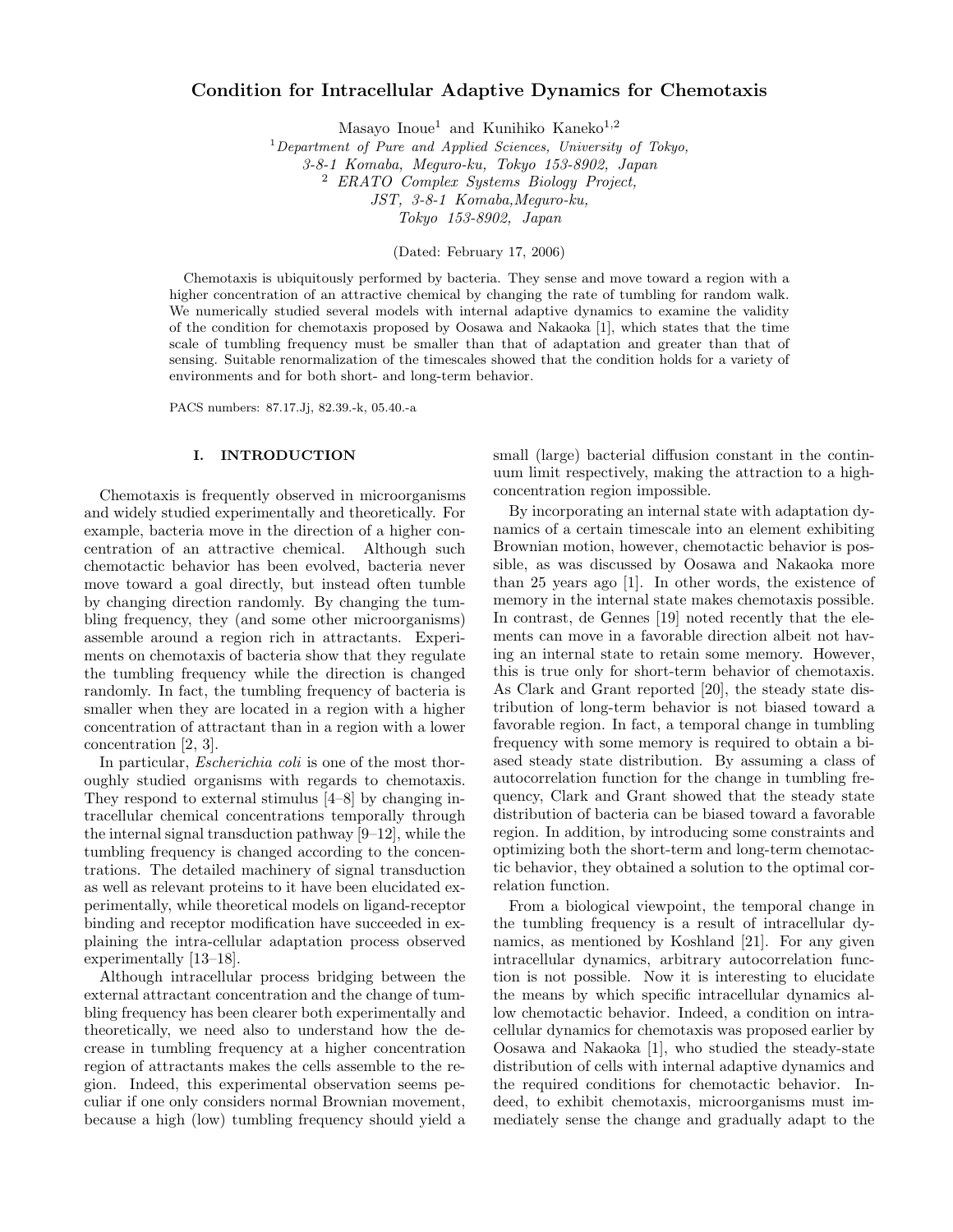new environment by exploiting the dynamics of the internal state, when the environment changes Oosawa and Nakaoka compared the tumbling timescale  $\tau$  with the sensing timescale  $\tau_s$  required to detect the environmental change and the timescale  $\tau_a$  for adaptation. They showed that bacteria cannot move toward a region with a higher chemical concentration when  $\tau$  is smaller than  $\tau_s$ , nor when  $\tau$  is larger than  $\tau_a$ . When tumbling is fast, bacteria tumble randomly without any directional motion, whereas at a slower tumbling rate information about attractant field disappears before they change directions. The proposed condition, which we call the Oosawa condition, states that the tumbling timescale  $\tau$  is greater than the sensing timescale  $(\tau_s)$  and smaller than the adaptation timescale  $(\tau_a)$ .

By using a simple model of an explicit intra-cellular dynamics, and considering the change in the tumbling rate according to the intra-cellular state, one can now examine the validity of the Oosawa condition for chemotaxis. Indeed, examples of such simple models have already been proposed[22–24]. Here we study a simple dynamical system with two degrees of freedom that responds and adapts to the external environment. These internal dynamics correspond to intracellular reaction processes, and are obtained by extracting the essence of adaptation process. They exhibit both quick-sensing and slowadaptive processes characterized by parameters  $\tau_s$  and  $\tau_a$ respectively. Using this model, we have examined the validity of the Oosawa condition for chemotactic behavior. We first demonstrate this condition for a chemical concentration field with a step function in space. Next, using a field with a continuous slope, we describe our observations of chemotactic behavior in a broader regime than originally proposed. We explain this apparent discrepancy from the Oosawa condition by renormalizing bare timescales through the bacterial motion within the attractant gradient. Using these renormalized timescales, we reconfirm the relevance of the Oosawa condition. Consistency of our result with experimental observations on bacteria chemotaxis is briefly discussed.

#### II. MODEL

To date, several models describing the detailed process of intra-cellular process have been proposed, which explain the adaptation process observed experimentally [13–18]. Our aim in the present paper, however, is not to describe a detailed process for a particular organism. Rather, we intend to study a general condition between intra-cellular dynamics and macroscopic behavior of cells to gather a region with higher attractant concentration. Hence, instead of adopting a detailed intracellular reaction dynamics, we consider a 'minimal' system to show adaptation. By taking this 'simple but general' model, one can study a general condition for chemotaxis, not restricted to E. coli or bacteria.

As was first pointed out by Koshland[25], perfect adap-

tation is possible by considering a system with two variables, which are denoted by  $u$  and  $v$ , here. When external environment is changed following the motion of a cell, the values of these variables first change, but then they are absorbed only into one of the variables, and the other variable (which is  $u$  here) returns to the original value. Indeed, this adaptation dynamics are extracted from intra-cellular reaction dynamics with complex signalling pathway, as long as they show adaptation. An example of such simple models was studied by Erban and Othmer for macroscopic behavior of chemotaxis [22].

Following this general discussion on modeling, we introduce a simple model to examine a condition for chemotaxis. We first introduce an internal state of a cell that responds and adapts to the external concentration of an attractant, and thereby controls the tumbling frequency. This internal variable is denoted by  $u$ , which may be considered as, for example, the intracellular concentration of some key protein species (in the case of E. coli, CheY) that responds to the external chemical and controls the tumbling frequency. This internal chemical responds to the concentration of the attractant (termed S here) in the field. As the cell moves and the concentration of the external chemical increases, the concentration of u increases and returns to the original value, a process known as adaptation [25]. The simplest way to have such adaptation dynamics is by introducing another internal chemical, whose concentration is given by  $v$ , so that the kinetics is governed by

$$
\frac{du}{dt} = f(u, v; S),
$$

$$
\frac{dv}{dt} = g(u, v).
$$
(1)

where the fixed point solution  $u^*, v^*$  given by  $f(u^*, v^*; S) = 0, g(u^*, v^*) = 0$  is stable. If f increases with S and  $u^*$  is independent of S, the response to S and adaptation are satisfied because  $u$  increases with  $S$  first and then returns back to  $u^*$ . Here, when the solution  $q(u, v) = 0$  involves u but not v, the latter constraint is satisfied. For example,  $g(u, v) = \beta uv - \gamma v$ , where  $\beta, \gamma$  are positive constants satisfies the condition. In this paper, we focus our study on such a case,

$$
\frac{du}{dt} = f(u, v; S) = S - \beta uv - \alpha u,
$$

$$
\frac{dv}{dt} = g(u, v) = \beta uv - \gamma v.
$$
(2)

This model corresponds to synthetic reactions  $S \to u$ ,  $u + v \rightarrow 2v$  and linear degradation of u and v. Another simple example, originally introduced by Othmer [22] is given by the linear dynamics

$$
\frac{du}{dt} = \frac{S - (u + v)}{\eta},
$$

$$
\frac{dv}{dt} = \frac{S - v}{\mu}.
$$
(3)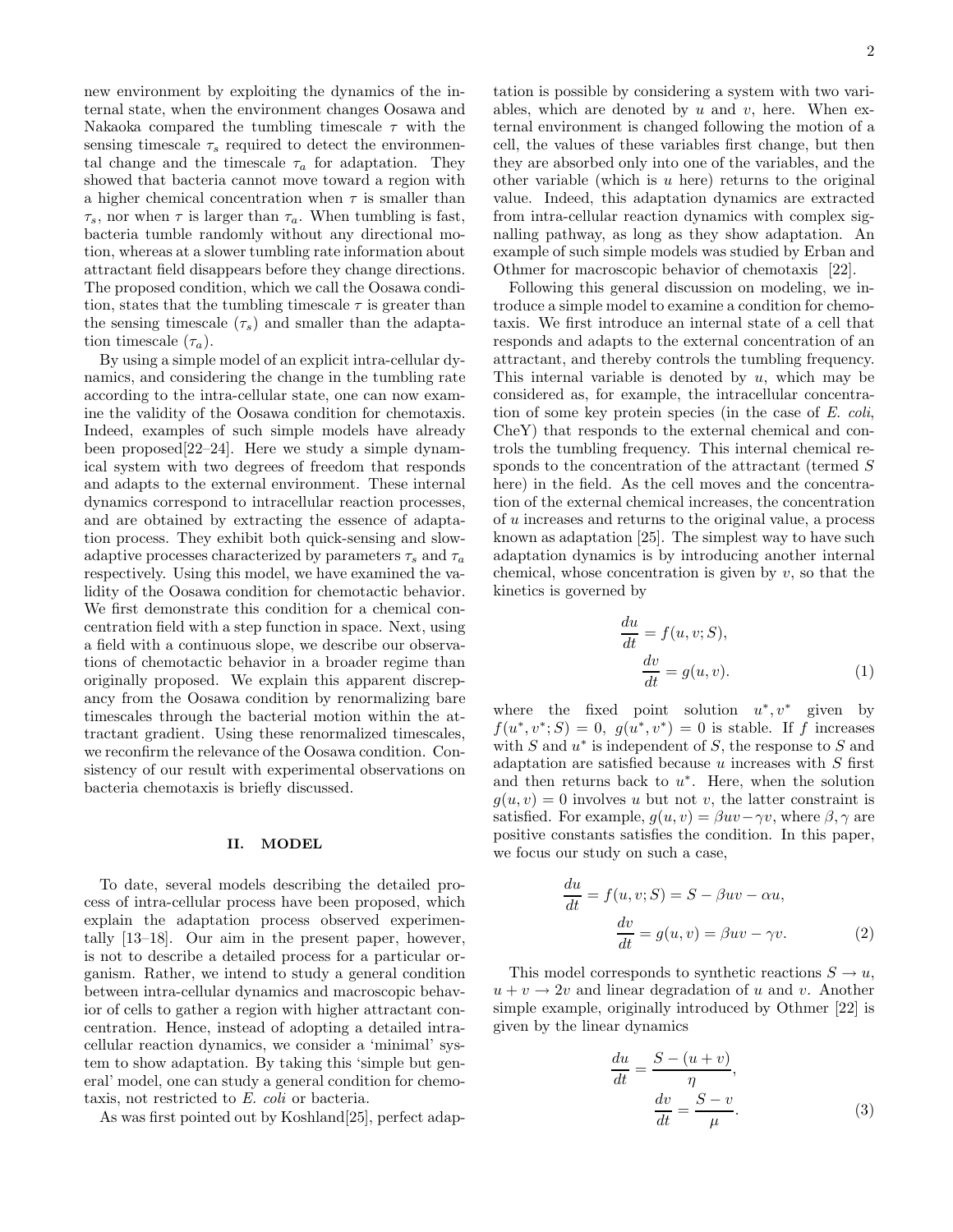when  $\eta$  and  $\mu$  as positive constants. We also briefly discuss the result of this model later. In both models, after S increases, u first increases but later returns to the Sindependent concentration given by fixed-point  $u^* = \gamma/\beta$ in the model eq.(2).

We set the parameter values so that the fixed-point solution  $u^*, v^*$  is stable. In the model eq.(2), this condition is given by  $\alpha \gamma < \beta S$ . In this case, provided  $S > 0$  following the increase of S, u first increases from  $u^*$  and then returns to the original value exponentially with time and shows a peak in time.

From the dynamics of  $u$ , we can estimate the sensing time  $\tau_s$  and adaptation time  $\tau_a$ . The sensing time  $\tau_s$  is the time required for the response of  $u$  against the increase of S. Hence it is estimated as the time to reach this peak value of  $u$  in time after the increase of  $S$ . In the model eq.(2), it is given by  $\sim 1/2S$ . In contrast, the adaptation time  $\tau_a$  is estimated by the relaxation time towards the fixed point  $(u^*, v^*)$ . Considering the exponential relaxation to the fixed point, it is given by the inverse of the smaller eigenvalue of the linearized equation of (2) around the fixed point, and is  $\sim 1/\gamma$ . In this way, the internal timescales are represented by the reaction parameters.

Here we assume that the tumbling frequency is given by a (continuous) function of the concentration of  $u$ . The tumbling occurs randomly, however its frequency changes in response to the external signal S. We assume that the cell moves with a constant speed, until it changes direction, whose probability (i.e., the rate of tumbling)  $1/\tau(u)$  is given by a function of u. For  $u = u^*$ , we set the rate as  $1/\tau^*$  and assume that  $\tau(u)$  is an increasing function of u. As an example, we choose the form  $\frac{1}{\tau(u)} = \frac{\sigma_1 - \sigma_2 \tanh(\lambda(u-u_0))}{\tau^*}$  $\frac{\ln(\lambda(u-u_0))}{\tau^*}$  and set the parameters so that  $\tau(u)$  approaches  $2\tau^*$  for  $u > u^*$ , and  $\tau^*/2$  for  $u < u^*$ , while  $\lambda$  is kept sufficiently large for respond to a change in u by eq.(2). This specific choice is not essential and the results we discuss remain valid as long as the rate  $(1/\tau(u))$  approaches a value sufficiently smaller than  $1/\tau^*$ for large u, and sufficiently larger than  $1/\tau^*$  for small u. This change in the tumbling frequency is consistent with experimental data [26].

Note that the basal tumbling rate  $1/\tau^*$  is given independently of the intracellular dynamics, so that it is independent of  $\tau_s$  and  $\tau_a$ . This allows us to examine the validity of the Oosawa condition. Hereafter, we take Brownian particles satisfying eq.(2) and follow their behavior in a one-dimensional space.

The concentration of attractants is set as a fixed function of space, given by  $S(x)$ . As the particles (cells) move around the space, their position  $x$  changes, and the concentration of the attractant they receive changes according to  $S(x)$ . Hence the cell state is given by a set of ordinary differential equations  $(2)$ , where the variable S is given by  $S(x)$ , with the position of the cell as x, while the motion of the cell is given by random walk with the tumbling frequency  $\tau(u)$ .

## III. RESULTS ON THE CONDITION FOR CHEMOTAXIS

## A. Case 1: Step change in the chemical field

As a first example, we consider a case where the external field is given by a step function (i.e.,  $S(x) = S^+$  for  $x \geq 0$  and  $S(x) = S^{-}$  for  $x < 0$ ) and examine whether the cells assemble in the region  $x \geq 0$ . The fraction of cells at  $x \geq 0$ , numerically obtained for the steady state is plotted against the parameter  $\tau^*$  in Fig. 1. In the simulations, all cells are initially located at  $x < 0$ . The figure shows examples from three different internal timescales  $\tau_s$  and  $\tau_a$ , and the data without internal dynamics are plotted as a reference. Table. I shows the time scales  $(\tau_s,$  $\tau_a$ ,  $\tilde{\tau}_s$ (to be defined later)) for the three cases we used in the plot.

As shown, the fraction of cells in a region  $x \geq 0$  peaks at certain  $\tau^*$ . For all cases, the most effective tumbling time  $\tau_{peak}$  lies at  $\tau_s \leq \tau_{peak} \leq \tau_a$ . All simulations for other parameters show that the elements assemble in the region  $x \geq 0$ , that is, chemotaxis works well when  $\tau_s$  $\lesssim \tau^*$  ≤  $\tau_a$ . These results confirm the Oosawa condition. In contrast, as  $\tau^*$  increases for  $\tau^* > \tau_a$  or decreases for  $\tau^* < \tau_s$ , the fraction approaches 0.5, implying that chemotaxis is not possible.

TABLE I: The parameters and the timescales.

| Case | $_{\alpha}$ | $\gamma$ (= $\beta$ /2) | $T_{\rm s}$ | $\tau_a$ |                |
|------|-------------|-------------------------|-------------|----------|----------------|
|      | 0.35        | $\rm 0.25$              | 0.035       |          | $10\sim30$     |
|      | $3.5\,$     | 2.5                     | 0.015       | 0.4      |                |
|      | 35.0        | 25.0                    | 0.0035      | 0.04     | $0.2 \sim 0.5$ |

#### B. Case 2: Chemical gradient with a constant slope

Next, we consider a case where external chemical concentration forms a constant gradient (i.e.,  $S(x) = S_0 +$  $sx$ ). Again, by initially positioning all cells in the region with small  $x$  with low attractant concentration, we can quantify whether cells move toward larger  $x$ . In this case, the cells with internal adaptive dynamics move toward larger  $x$  and stay there, regardless of their tumbling time  $\tau^*$ .

The speed for climbing up the gradient depends on  $\tau^*$ and the relation between  $\tau^*$  and the internal timescales  $\tau_s$  and  $\tau_a$ . To check the speed, we examined the time  $T$  necessary to reach a specific large  $x$  value, as shown in Fig. 2. As  $\tau^*$  becomes smaller, the time T increases with  $1/\tau^*$  for  $\tau^* < \tau_c^*$  with some critical value  $\tau_c^*$  that depends on  $\tau_s$  and  $\tau_a.$  In other words, efficient adaptive motion requires  $\tau^* > \tau_c^*$ . The next step was to examine whether this range of  $\tau^*$  satisfies the Oosawa condition given by  $\tau_s$  and  $\tau_a$ .

We note that even if  $\tau^* \gg \tau_a$ , the cells can move to a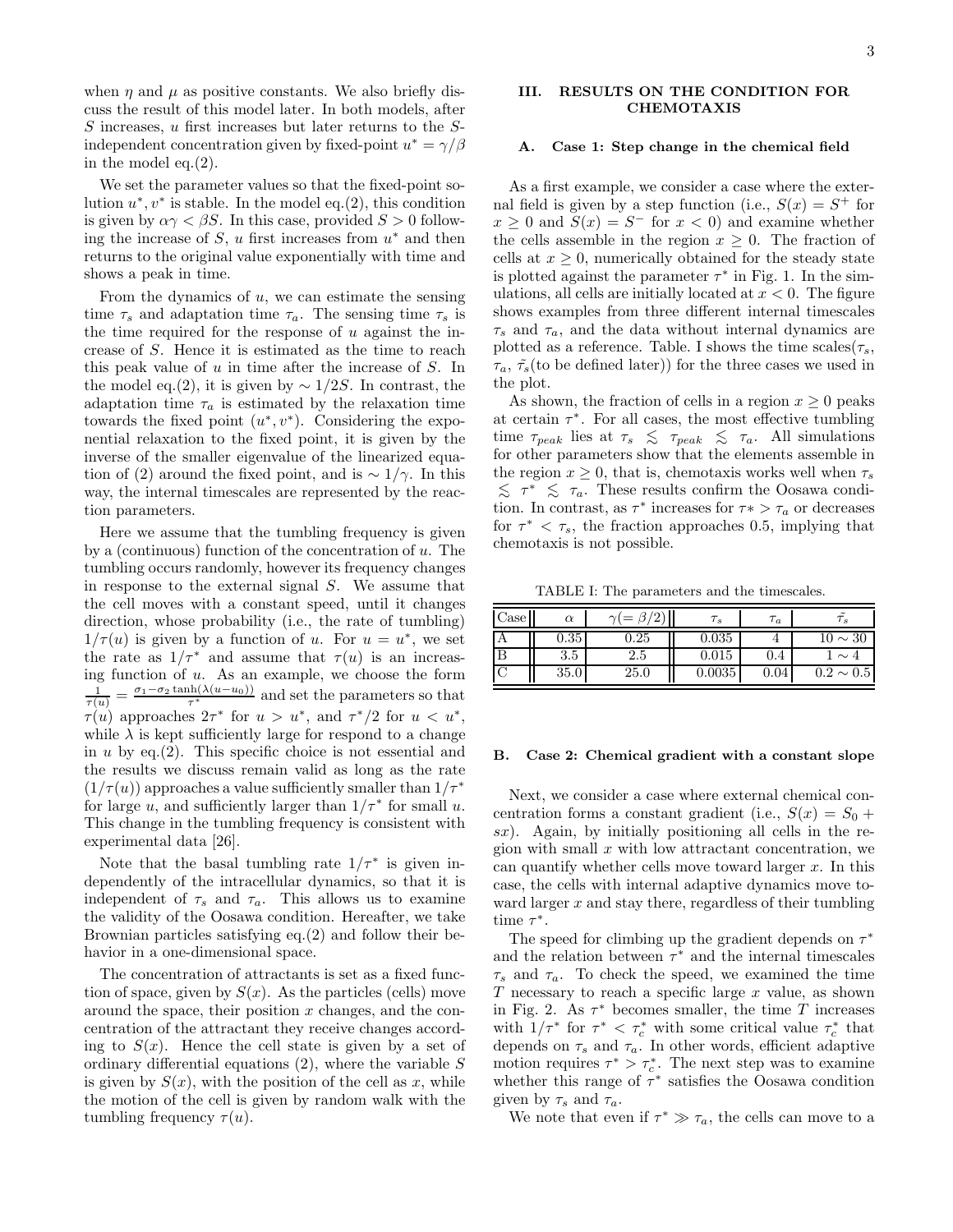

FIG. 1: (Color online) The fraction of the cells located at  $x \geq 0$  (i.e., in the S-rich field) are plotted as a function of τ ∗ . The fraction is obtained from the temporal average for the timespans of 50,000  $(1 \leq \tau^*)$ , 200,000  $(0.1 \leq \tau^* \leq 1)$ , and 300,000  $(\tau^* < 0.1)$ , after the steady-state distribution is reached over 100 cells. See Table I for the parameters of the model eq.(2) with A, B, and C; the data without internal dynamics are also plotted  $(\Box)$  for reference.



FIG. 2: (Color online) The time  $T$  to reach a sufficiently large x value, plotted as a function of  $\tau^*$ . The parameter values of intracellular dynamics are shown in Table I. The time  $T$  was estimated when the center of 100 cells reached  $x > 1000$ , after positioning 100 cells initially at  $x < 10$ .

larger x efficiently, whereas the critical  $\tau_c^*$  needed to increase  $T \sim 1/\tau^*$  is much larger than  $\tau_s$ . The former may suggest the chemotaxis for  $\tau^*$   $\geq \tau_a$ , and the latter may imply a stronger condition  $\tau^* \gtrsim \tau_c > \tau_s$  for chemotaxis. This seemed to violate the original form of the Oosawa condition (  $\tau_s \leqslant \tau^* \leqslant \tau_a$  ).

To resolve this discrepancy, we note that the actual response and adaptation times for cells moving in the



FIG. 3: (Color online) The orbit of  $(u, v)$  as S changes continuously. The large points are the equilibrium points  $(u^*, v^*)$ for given S values, whereas the dashed lines are stable manifolds at each time. The curved lines with the arrow show the locus of  $(u, v)$ . Before  $(u, v)$  reaches the equilibrium point  $(u_1^*, v_1^*)$  for S value of the time 1, the equilibrium point shifts to  $(u_2^*, v_2^*)$ . Accordingly,  $(u, v)$  hardly reaches an equilibrium point.

described concentration field are modified from those estimated from the original intracellular dynamics. As the cell continuously moves and senses the change in the external concentration, these timescales 'renormalized'. To examine this effect, we have studied the intracellular dynamics more closely, keeping in mind that values of  $\tau_s$  and  $\tau_a$  may depend on the dynamics of the internal system  $(u, v)$  and that S is changing continuously with time according to the cell's motion. In our model, as  $S(x)$  continues to change, the equilibrium point for  $(u, v)$  also changes, which invalidates the baseline  $u^*, v^*$ to give  $\tau_s$  and  $\tau_a$  obtained by the linear approximation method (Fig. 3).

Instead, by tracking the time series of  $u$  and measuring the time for it to reach the peak and then to  $u^*$ , we have estimated the renormalized values  $\tilde{\tau}_s$  and  $\tilde{\tau}_a$ . First, as a cell moves to a region with a higher signal concentration S, the relaxation to the original  $u^*$  value hardly occurs because, as  $S$  increases, the increase in  $u$  occurs before relaxing to  $u^*$ . Hence, the renormalized  $\tilde{\tau}_a$  is infinite or at least  $\gg \tau_a$ . Accordingly, one part of the Oosawa condition  $\tau^* \leq \tau_a$  is always satisfied.

The sensing time also changes from  $\tau_s$  when cells are placed in a continuously changing field. Although  $u$  does not relax to the original  $u^*$ , it increases with  $\tilde{S}$  and decreases slowly, as shown in Fig. 4. The renormalized sensing time  $\tilde{\tau}_s$  can be estimated by the time needed to reach the maximal value. The renormalized  $\tilde{\tau}_s$  increases from  $\tau_s$  as cells move before u reaches the original peak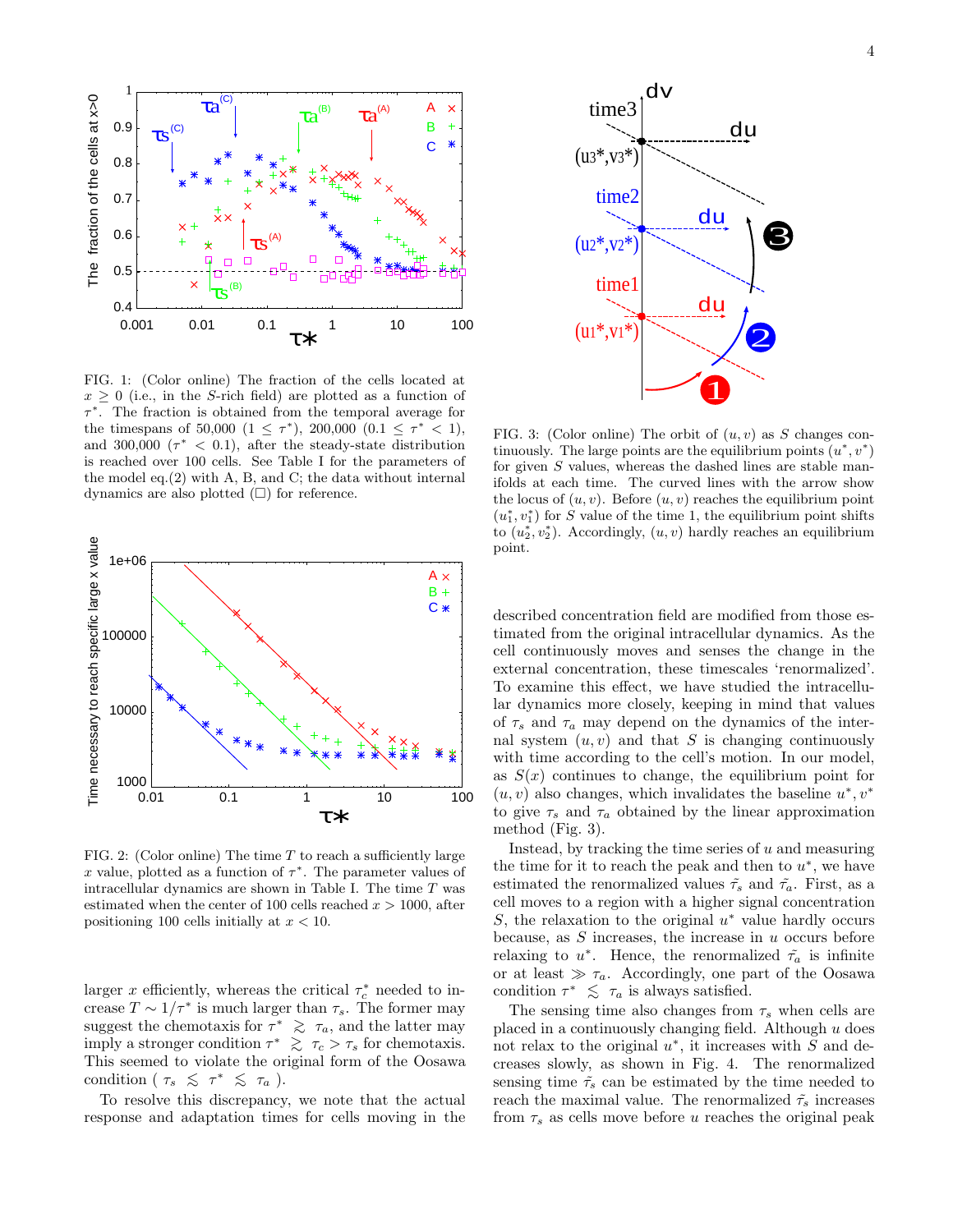

FIG. 4: (Color online) The time series of  $u$  for the step chemical field  $S(x)$  (solid line) and the gradient with a constant slope (dashed line). The series uses parameter values for the case B in Table I, where the fixed-point value  $u^*$  is 0.5. The response to the change of S at  $t = 0.15$  is plotted.

for a given concentration of  $S$ , because the fixed point of  $(u^*, v^*)$  continuously changes as depicted in Fig. 3.

Now,  $\tilde{\tau}_s$ , the threshold beyond which the (renormalized) Oosawa condition  $\tilde{\tau}_s \leq \tau^*$  is satisfied, is expected to give a criterion for chemotaxis. We have compared  $\tilde{\tau_s}$  with  $\tau_c^*$ , the critical  $\tau^*$  value, to show the increase of  $T \sim 1/\tau^*$  (see Fig. 2) and found that the two values agree with each other. We note that  $\tau^*$   $\geq \tau_c^*(\sim \tilde{\tau_s})$ is the only condition for chemotaxis, because  $T$  remains constant over a wide range of  $\tau^* \geq \tau_c^*$ . Thus, the (renormalized) Oosawa condition  $\tilde{\tau}_s \leq \tau^* \leq \tilde{\tau}_a$  correctly estimates the condition for chemotaxis. Finally, we note that the renormalized values  $\tilde{\tau}_s$  and  $\tilde{\tau}_a$  are independent of the specific value of slope of  $S$ , and that this condition gives a criterion for chemotaxis for any given attractant gradient.

The time  $T$ , estimated above as the value necessary to reach the region with higher attractant concentration, characterizes the ability of chemotaxis over a long term, as mentioned by Clark and Grant [20]. In contrast, the condition for efficient chemotaxis in a shorter-term is different in general. In our case, however, the chemotactic behaviors in the short and long term are not independent, but are related through intracellular dynamics. We also examined the short-term chemotactic behavior by measuring the fraction of cells that moved toward the higher attractant concentration at  $T = 100$ , starting from a random distribution of cells. The fraction is plotted as a function of  $\tau^*$  in Fig. 5, for three examples with different internal timescales. Here again, if  $\tau^*$   $\geq \tau_s$ , the fraction is much larger than 0.5, whereas for  $\tau^* \ll \tilde{\tau}_s$ , the fraction is about 0.5, indicating that the cells move randomly. Hence, the Oosawa condition for chemotaxis is also valid for short-term behavior. Because the internal adaptive dynamics satisfy the renormalized Oosawa condition, we



FIG. 5: (Color online) The fraction of cells moving toward the larger x, (i.e., for large  $S(x)$ ) at  $T = 100$ . The parameters for intracellular dynamics are shown in Table I, in which all conditions are the same as those in Fig 2. The fraction 0.5 indicates the absence of chemotaxis in short-term behavior.

conclude that chemotaxis works well over both the short and long term.

#### IV. DISCUSSION

We have presented a model of chemotaxis that includes internal adaptive dynamics and have shown that the chemotactic behavior appears when the Oosawa condition is satisfied, that is, when the timescale of tumbling is greater than the signal-response time and smaller than the time for the adaptation.

Our conclusion about the condition for chemotaxis applies generally for a system with intracellular adaptive dynamics. For example, we have also studied the linear model given by eq. $(3)$  [22]. By changing the internal timescales  $\tau_s$  and  $\tau_a$ , we have examined the validity of the Oosawa condition for chemotaxis. Whether chemotaxis works efficiently is determined by the Oosawa condition for both the chemical concentration field of a stepfunction and a linear gradient, and both for short- and long-term behavior.

Besides the one-dimensional case, we have also carried out some simulations for a two-dimensional case, where cells move around the two-dimensional space  $(x, y)$ , with a gradient of attractant concentration along the  $x$  direction. In this case, if the change of direction by single tumbling is smaller, it requires a longer time than  $\tau^*$  for a cell to lose the memory on the direction of motion (for example if the direction change is  $\pi/3$  or so, the loss of memory requires 5-10 times of  $\tau^*$ ). Hence we need to 'renormalize'  $\tau^*$  so that it represents the time for loss of memory. By thus renormalizing  $\tau^*$ , as well as  $\tau_a$  and  $\tau_s$ , we have again confirmed the validity of Oosawa condition, while the chemotaxis works most efficiently when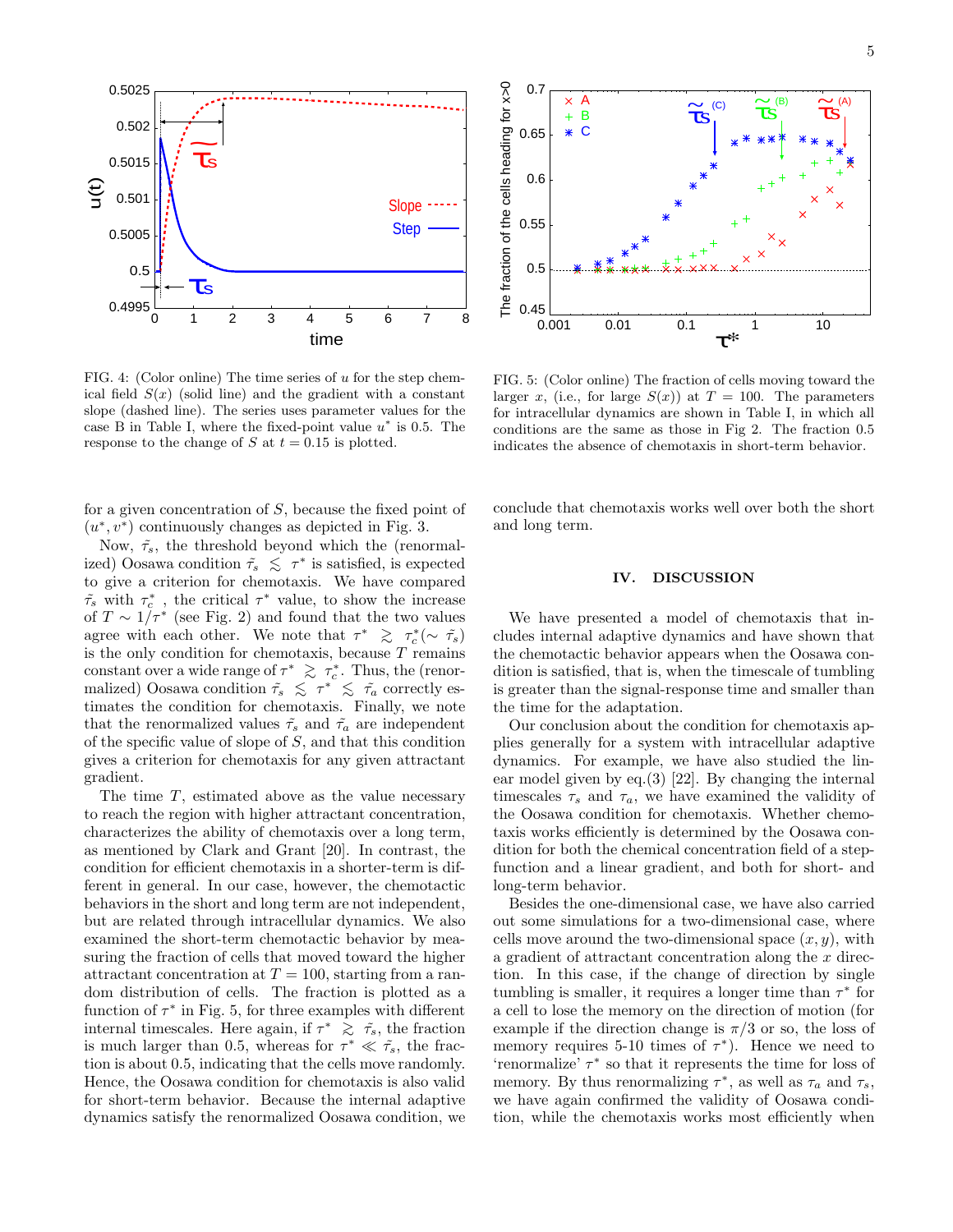renormalized  $\tau^*$  is slightly larger than  $\tilde{\tau}_s$ , as in Fig.2.

To perform chemotaxis, the cell's internal dynamics must sense and respond to changes in the external chemical concentration. The timescale of sensing should be smaller than that of the tumbling interval to induce an effective response. Otherwise, random walks are repeated before the response occurs. Thus, the condition  $\tau_s \leq$  $\tau^*$  is essential for the short-term response. In contrast, response in the tumbling frequency without adaptation causes the long-term behavior of cells to be represented by a random walk, so that chemotaxis is not possible. This implies the need for intracellular adaptive dynamics (i.e., relaxation to the original value). However, to induce an effective response to external changes, the tumbling should occur before the relaxation is completed. Hence, the condition  $\tau^* \leq \tau_a$  is required. Our numerical results suggest that the Oosawa condition  $\tau_s \leq \tau^* \leq$  $\tau_a$  is both necessary and sufficient for the chemotactic behavior.

Clark and Grant [20] recently reported the conditions for the internal response function  $R(t)$  to show chemotaxis. In general, the conditions for short- and longterm chemotaxis differ, but by imposing some type of optimization to balance the two behaviors, they were able to obtain a certain condition for the response function, which implies the existence of a form of memory in the autocorrelation function. We can estimate the response function  $R(t)$  from our model, which shows that the proper response function in their sense is obtained when the Oosawa condition is satisfied. Similarly, we can define the Oosawa condition in the response function  $R(t)$  of Clark and Grant. The sensing time  $\tau_s$  is estimated from the response function as  $R(\tau_s) = 0$ , and their solution satisfies  $\tau_s \sim \tau^*$ , whereas  $\tau_a$  is much larger than  $\tau^*$ .

Note, however, that some ambiguity remain concerning the optimization condition that compromises shortand long-term behavior adopted in their paper[20]. In contrast, we have assumed the existence of intracellular dynamics that apply to adaptation after considering the natural properties of intracellular dynamics [25]. By assuming a class of intracellular dynamics, we have shown that chemotaxis occurs in both short- and long-term behavior without requiring an optimization condition, provided that the Oosawa condition is satisfied. Because short- and long-term chemotactic behaviors are satisfied 6

simultaneously, one expects that cells can choose such internal adaptation dynamics that enable efficient chemotaxis for a variety of external conditions. In this sense the optimal condition in [20] is not necessary.

Here we have demonstrated chemotaxis in the two cases: with a constant slope and with a stepwise change. Because most environmental conditions can be represented by the combination of these two cases, the Oosawa condition gives a criterion for chemotaxis in general. Furthermore, we have also confirmed that chemotaxis works when spatial–temporal noise is added in the external environment.

Because the optimal condition in the internal adaptive dynamics depends on the external motility (tumbling time), the validity of the Oosawa condition can be checked experimentally. We estimated the internal timescales for the wild-type and non-chemotactic mutant cells of E. coli from [26, 27]. For wild type, which of course performs chemotaxis,  $\tau^* \sim 1.5$ ,  $\tau_s \sim 0.4$  and  $\tau_a \sim 4$  (seconds). Accordingly the Oosawa condition  $\tau_s < \tau^* < \tau_a$  is satisfied. For non-chemotactic mutant cheZ,  $\tau^*$  < 1.5,  $\tau_s \sim 3$  and  $\tau_a > 15$  (seconds). Hence,  $\tau_s > \tau^*$ , and the first inequality in the Oosawa condition is not satisfied, and indeed the mutant does not perform chemotaxis. In addition, the data in [28] suggest that both  $\tau^*$  and  $\tau_a$  change in mutants, whereas the relationship  $\tau^* \leq \tau_a$  is maintained for the mutant with chemotactic ability. In general, different organisms have different timescales for tumbling and internal timescales  $(\tau_s)$ and  $\tau_a$ ). It will be important to check the validity of the condition in different organisms.

Living organisms have many reactions with various timescales, which, when combined, cause adaptive functions to emerge. The proper use of different timescales is important when generating adaptive output behavior in response to changes in external conditions. The process of chemotaxis that we have discussed is one of the simplest mechanisms that takes advantage of the timescale differences, whereas the condition for different timescales can be generalized in a more complex reaction-network system, and in inter-cellular interactions[29–35].

The authors wish to thank Koichi Fujimoto, Shuji Ishihara, Katsuhiko Sato, Satoshi Sawai, Masashi Tachikawa, Naoto Kataoka, and Akihiko Nakajima for useful discussion and insightful comments.

- [1] F. Oosawa and Y. Nakaoka, J. Theor. Biol. 66, 747(1977)
- [2] N. Tsang, R.M. Macnab and D.E. Koshland, Jr., Science 181, 60(1973)
- [3] J.L. Spudich and D.E. Koshland, Jr., Proc. Natl. Acad. Sci. U.S.A. 72, 710(1975)
- [4] H.C. Berg and D.A. Brown, Nature 239, 500(1972)
- [5] S.M. Block, J.E. Segall and H.C. Berg, J. Bacteriol. 154, 312(1983)
- [6] S. Khan, F. Castellano, J.L. Spudich, J.A. McCray, R.S.

Goody,G.P. Reid and D.R. Trentham, Biophys. J. 65, 2368(1993)

- [7] R. Jasuja, J. Keyoung, G.P. Reid, D.R. Trentham, and S. Khan, Biophys. J. 76, 1706(1999)
- [8] P. Cluzel, M. Surette and S. Leibler, Science 287, 1652(2000)
- [9] U. Alon, L. Camarena, M.G. Surette, B.A.Y. Arcas, Y.Liu, S. Leibler and J.B. Stock, EMBO J. 17, 4238(1998)